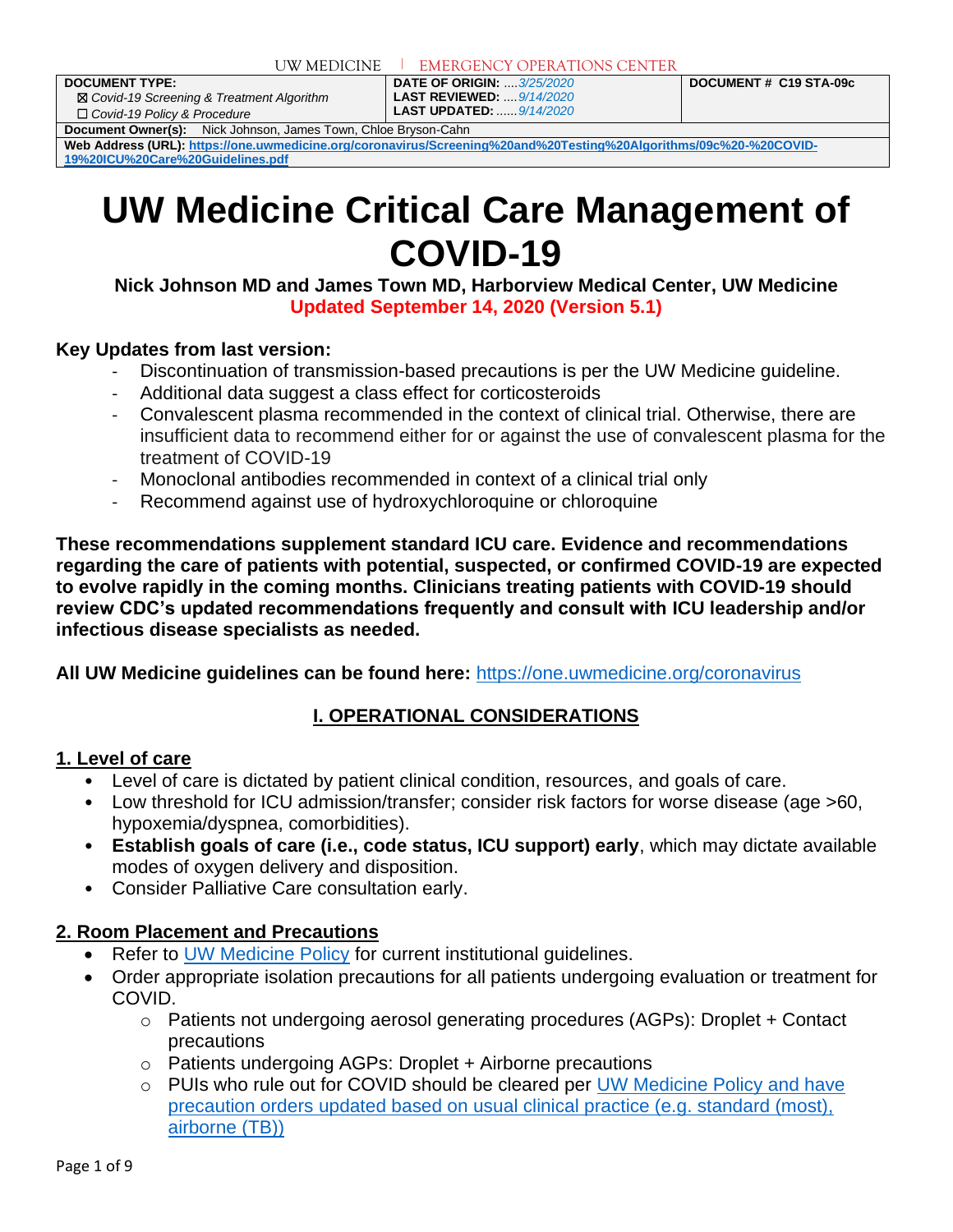- Patients being tested for screening purposes (e.g. admission, pre-op) do not need isolation.
- Negative pressure room if high risk for aerosol generation (e.g., mechanically ventilated, high flow nasal cannula, non-invasive positive pressure ventilation), if available.
- Cohorting patients with proven COVID-19 acceptable in accord with surge plan.
- Discontinuation of transmission-based precautions is per the [UW Medicine guideline.](https://one.uwmedicine.org/coronavirus/COVID19%20Policy%20Statement%20Library/Isolation%20precautions%20Discontinuation_COVID19.pdf)

#### **3. Staffing**

- Refer to [UW Medicine Policy](https://one.uwmedicine.org/coronavirus)
- Minimize number of clinical staff who enter patient room.
- Consider log of staff on unit and adherence to [UW Medicine Policy](https://one.uwmedicine.org/coronavirus) on self-symptom screening.
- Check in on staff about their wellness.

#### **4. Personal Protective Equipment (PPE)**

• Refer to [UW Medicine Policy](https://one.uwmedicine.org/coronavirus)

#### **5. Patient Visitors**

• Visitors currently restricted. See [UW Medicine Policy.](https://covid-19.uwmedicine.org/Pages/default.aspx) Consider communication with telephone or video. Tablets are available for patients to borrow from clinical units if patients do not have their own device.

#### **6. Physical and Rehabilitative Therapy**

- Therapist to assess patient as per current standards. Recommendations for therapy should account for limiting healthcare worker (HCW) exposure / PPE utilization. No ambulation outside room.
- Consider consultation to Rehab Medicine and/or Rehab Psychology for rehabilitation assessment and planning.

#### **7. Patient Transport**

- Refer to [UW Medicine Policy](https://one.uwmedicine.org/coronavirus)
- Necessity should be confirmed by attending physician prior to transport.
- Non-intubated patients should wear a surgical face mask during transport.
- Intubated patients should be transported on the ventilator or bag ventilation with viral filter.
- Avoid transporting patient on non-invasive ventilation or oxygen by face-mask (e.g. nonrebreather)

#### **8. Provider Clothing and Equipment**

- Use only disposable stethoscopes.
- Do not bring personal items (e.g., stethoscope, pager, phone, jewelry) into room.
- Clean communication devices (e.g., phone, pager) often with germicidal wipes.
- Wear hospital scrubs only and change to clean/street clothes before departure.
- Wipe with Sani-wipes all equipment that enters room (e.g., ultrasound, Glidescope, etc.) per [UW Medicine Policy](https://one.uwmedicine.org/coronavirus)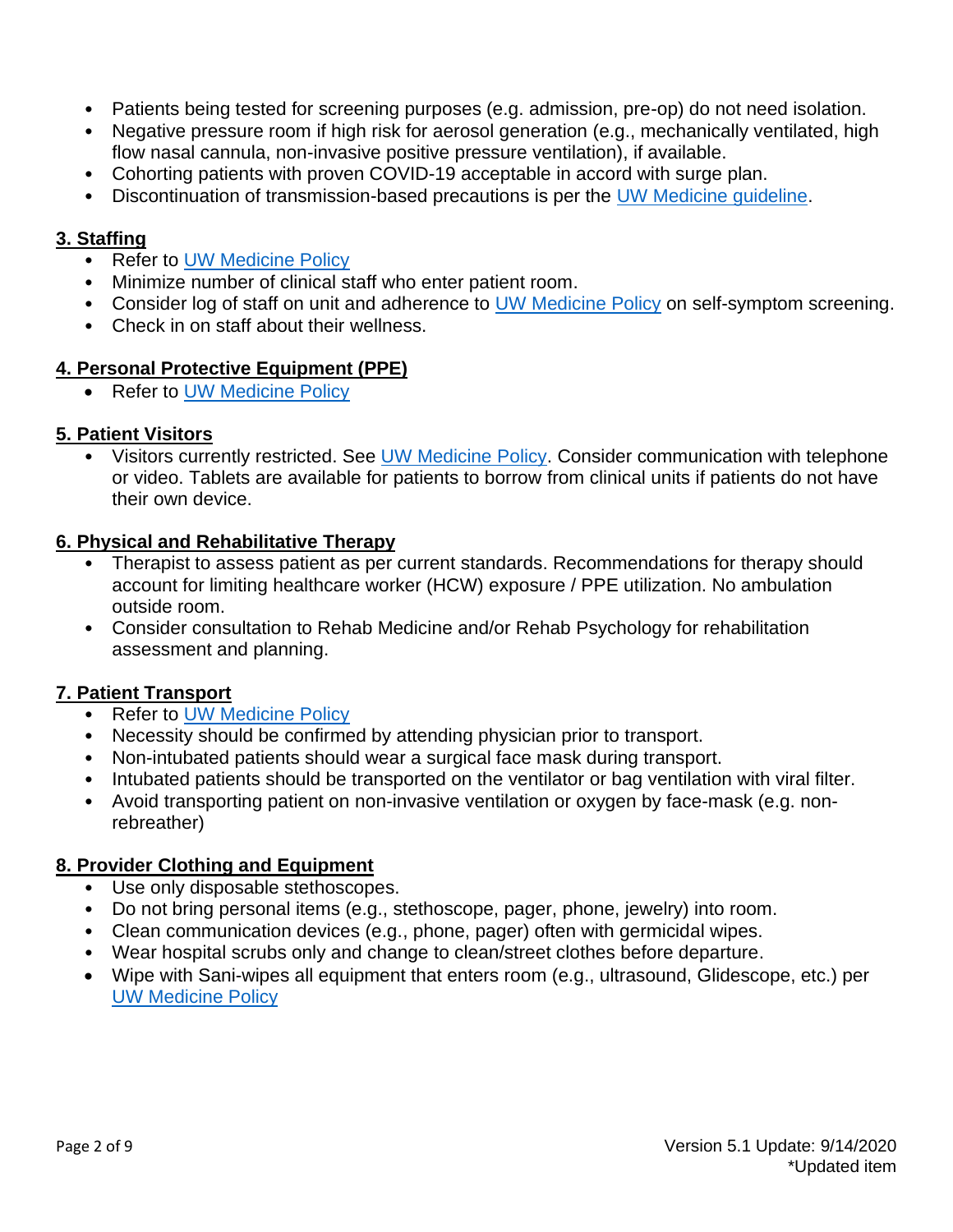# **II. CLINICAL EVALUATION**

## **9. Risk Stratification and Demographic Information**

• Document age, comorbidities (cardiac, pulmonary, hepatic, renal, immunologic, etc.), prehospital location, baseline functional status, smoking status, suspected exposure, duration of symptoms, family or personal contacts, legal next of kin, goals of care.

#### **10. Laboratory Testing**

- COVID-19 and other respiratory virus testing per [UW Medicine Policy](https://one.uwmedicine.org/coronavirus)
- Use the ORCA order set ("Confirmed COVID-19 Protocol") for COVID+ patients (not PUI)
- Admission labs:
	- o CBC with differential (absolute lymphocyte count), CRP, LDH, CK, DIC panel (includes D-dimer), ferritin, IL-6 level, troponin, BNP.
	- o Consider repeating inflammatory markers (CRP, ferritin, IL-6, D-dimer, LDH) if clinical worsening.
	- o Consider cardiac biomarkers (troponin, BNP) for critically ill patients with unexplained shock.
- Telemetry is recommended in ICU patients.
- Minimize and batch lab testing to minimize HCW exposure risk.
- Consider endotracheal aspirate (preferred) or mini-BAL (rather than bronchoscopy) to obtain lower respiratory tract sample if needed to assess for bacterial infection. See [UW Medicine](https://one.uwmedicine.org/coronavirus)  [Policy](https://one.uwmedicine.org/coronavirus) on Bronchoscopy.

#### **11. Imaging and Diagnostic Testing**

- Consider utility of diagnostic studies in context of personnel exposure, travel, and potential for equipment contamination.
- Ensure careful cleaning of equipment (e.g., ultrasound) brought into room with purple top Sani-Wipes per Infection Control guidelines.
- Chest radiographs can be obtained through glass panes in doors and windows in some settings, when necessary. In-room radiographs may be necessary for some studies (e.g., ECMO cannula position)
- Consider POCUS for serial imaging of lungs, cardiac function, evaluation of DVT, and other bedside diagnostic studies if operator is adequately trained and/or supervised.
	- o Record POCUS images and document findings in electronic medical record
	- o Stored images may be reviewed by Cardiology/Radiology
- Routine chest or other CT scans are not recommended. If CT necessary, coordinate with other travel (e.g., from ED to ICU).
	- $\circ$  CT imaging may be worthwhile if an alternative diagnosis suspected (e.g., PE) but is unlikely to change management of ARDS due to COVID-19.
	- o CT imaging *may* identify findings to guide repeat testing for SARS-CoV-2.

# **12. Bedside Procedures**

- Bundle procedures to minimize PPE (e.g., intubation, vascular access, proning)
- Residents/fellows may participate in procedures with appropriate supervision and if PPE trained
- Conduct pre-procedure huddle / checklist before entering room. Consider adequate supplies, coagulation status, consent, personnel, positioning, equipment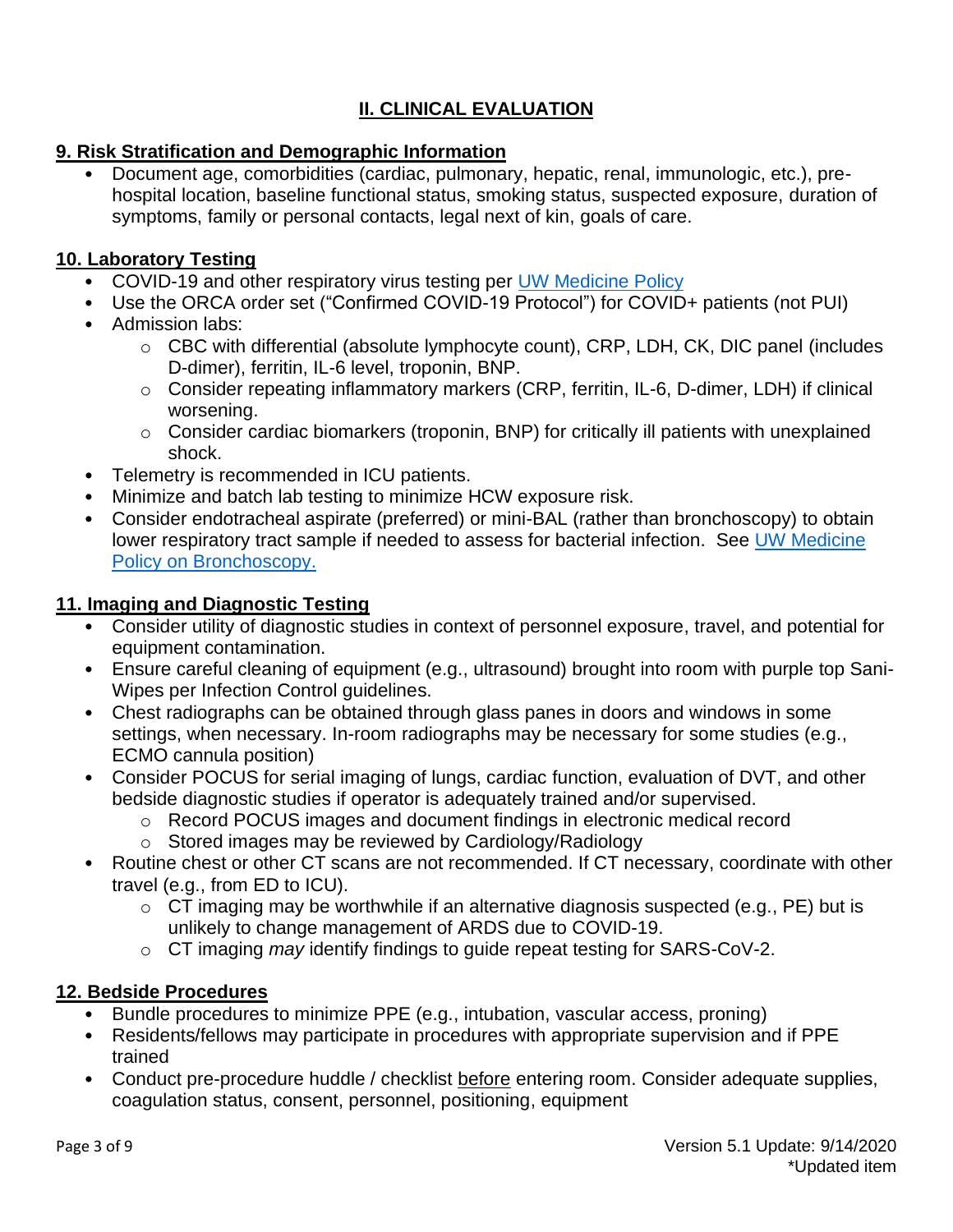# **13. Bronchoscopy**

- Recommend strongly against aerosol-generating diagnostic procedures, particularly bronchoscopy, unless specific clinical question that cannot otherwise be answered. Personnel should be in appropriate airborne PPE.
- For rare instances when bronchoscopy needed, use disposable bronchoscope, if available.

#### **14. Non-Invasive Ventilatory and Oxygen Support**

- HFNC may be used in airborne precautions; see [UW Medicine guideline for High Flow Nasal](https://one.uwmedicine.org/coronavirus)  [Cannula.](https://one.uwmedicine.org/coronavirus)
	- o Reevaluate within 1-2 hours for clinical improvement using clinical judgment and objective measures (e.g. work of breathing, ROX index = (SpO2/FiO2)/RR). Lack of clinical improvement should prompt consideration of intubation if consistent with goals of care and resources available.
	- o Must be in appropriate isolation (negative pressure room, airborne/droplet PPE). Place a surgical mask over the patient when possible.
- Controlled intubation is preferred if patient's clinical trajectory is such that intubation is inevitable and consistent with goals of care. (1) HFNC/NIPPV may not prevent intubation; (2) high (patient-induced) driving pressure may lead to lung injury and (3) open systems may increase droplet or aerosol dispersion (risk to HCW) with poorly fitting interface.
- If NIPPV utilized (e.g., COPD exacerbation, OHS/OSA), use closed expiratory circuit mask/device with HEPA filter and ensure good mask seal with appropriate isolation (negative pressure room, airborne/droplet PPE, PAPR preferred).

#### **15. Endotracheal Intubation (personnel, location, PPE)**

- See **[UW Medicine Anesthesia and Airway Care of the COVID-19 guideline](https://one.uwmedicine.org/coronavirus)**
- Intubation by the most experienced operator (will vary by hospital).
- Perform intubation in negative pressure room, if possible. If going to operating room, intubate in negative pressure room first before transport to operating room.
- Minimize the number of staff and equipment in the room but consider having backup personnel and equipment staged outside of the room.
- Preferred PPE: PAPR with shroud, gown, and gloves that extend over gown cuffs.

# **16. Endotracheal Intubation (preparation)**

- Perform pre-intubation timeout. Identify 1st to 4th intubation equipment. Only bring necessary supplies into the room.
- Peri-intubation hypoxemia is common and often profound.
	- o Gentle bag mask ventilation, HFNC or NIPPV may be used if needed to maintain preoxygenation
		- **EXT** If BVM necessary, use small tidal volumes, two-person technique to achieve tight mask seal, and ensure HEPA filter in place.
		- **.** If NIPPV felt to be indicated (e.g., COPD exacerbation), ensure good mask seal and viral filter. Use in airborne precautions. Discuss with RT & RN to ensure situational awareness for all staff.
		- HFNC should not be initiated if intubation is imminent and within goals of care. If HFNC in use, discuss discontinuation strategy with RT & RN before intubation to avoid excess aerosol generation.
	- o Maximize pre-oxygenation with nasal cannula, simple face mask, or non-rebreather.
	- o Recommend apneic oxygenation with 6L/min nasal cannula if needed.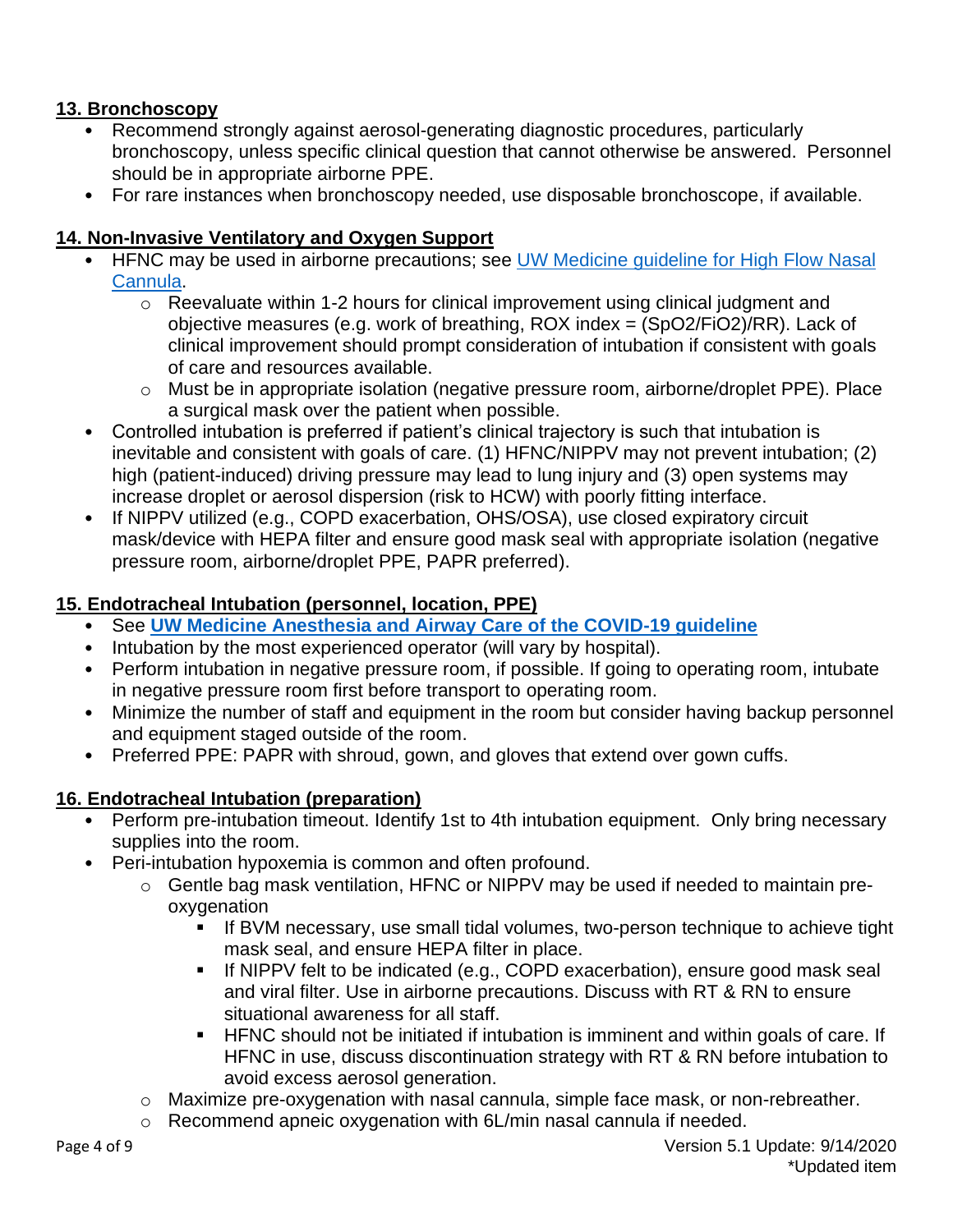#### **17. Endotracheal Intubation (equipment)**

- Prefer video laryngoscopy as added distance from oropharynx and better visualization through PAPR hood.
- Keep backup equipment and extra supplies outside the room.
- Ensure bag valve mask & ventilator have appropriate HEPA filter placed on endotracheal tube proximal to sidestream capnography adapter**.**
- Ensure cleaning/transport protocol followed for reusable dirty equipment.

## **18. Endotracheal Intubation**

• Use RSI procedure; avoid aerosol generating bag/mask ventilation if possible.

#### **19. Mechanical Ventilator Management**

- Initiate lung protective/low-tidal volume ventilation for ARDS.
- Use existing lung-protective ventilation or hypoxemia protocol.
- Titrate PEEP to individual patient's need, optimizing hemodynamics, compliance, driving pressure, and oxygenation.

#### **20. Proning**

- Proning in non-intubated patients may improve oxygenation and can be considered. It is unknown if proning reduces the need for invasive mechanical ventilation or improves outcome. Use cycles of 2-3 hours prone alternating with periods supine, as tolerated.
- For ventilated patients, consider early proning for patients with  $P_aO_2/F_1O_2$  ratio <150; goal duration is ≥16h / day.
	- o Alert staff as soon as proning anticipated to ensure adequate personnel available. Incorporate staff exposure in decision to prone. Have pre-prone huddle outside room before entering.
	- o Use existing institutional proning protocol; see updated version with Airborne Isolation addendum
	- o Consider placing central venous catheter and arterial line prior to proning.
	- o Deep sedation and neuromuscular blockade is not mandated prior to or during proning and should be individualized to patient need.

# **21. Neuromuscular Blockade**

• Routine neuromuscular blockade (NMB) has not shown benefit in ARDS. However, individual patients with severe/refractory hypoxemia, hypercarbia, or dyssynchrony may benefit. NMB should be titrated to ventilator synchrony if used. Deep sedation prior to NMB is mandatory. Train-of-four monitoring is not required.

# **22. Sedation**

• Ensure adequate analgesia and sedation with RASS goal 0 to -2 to reduce anxiety and ventilator dysynchrony requiring increased RN interactions.

# **23. Other Respiratory Care**

- Avoid mechanical insufflation-exsufflation or chest physiotherapy if possible
- Tracheostomy placement per UW Medicine COVID-19 tracheostomy guideline.

#### **24. Cardiovascular Support and Fluid Management**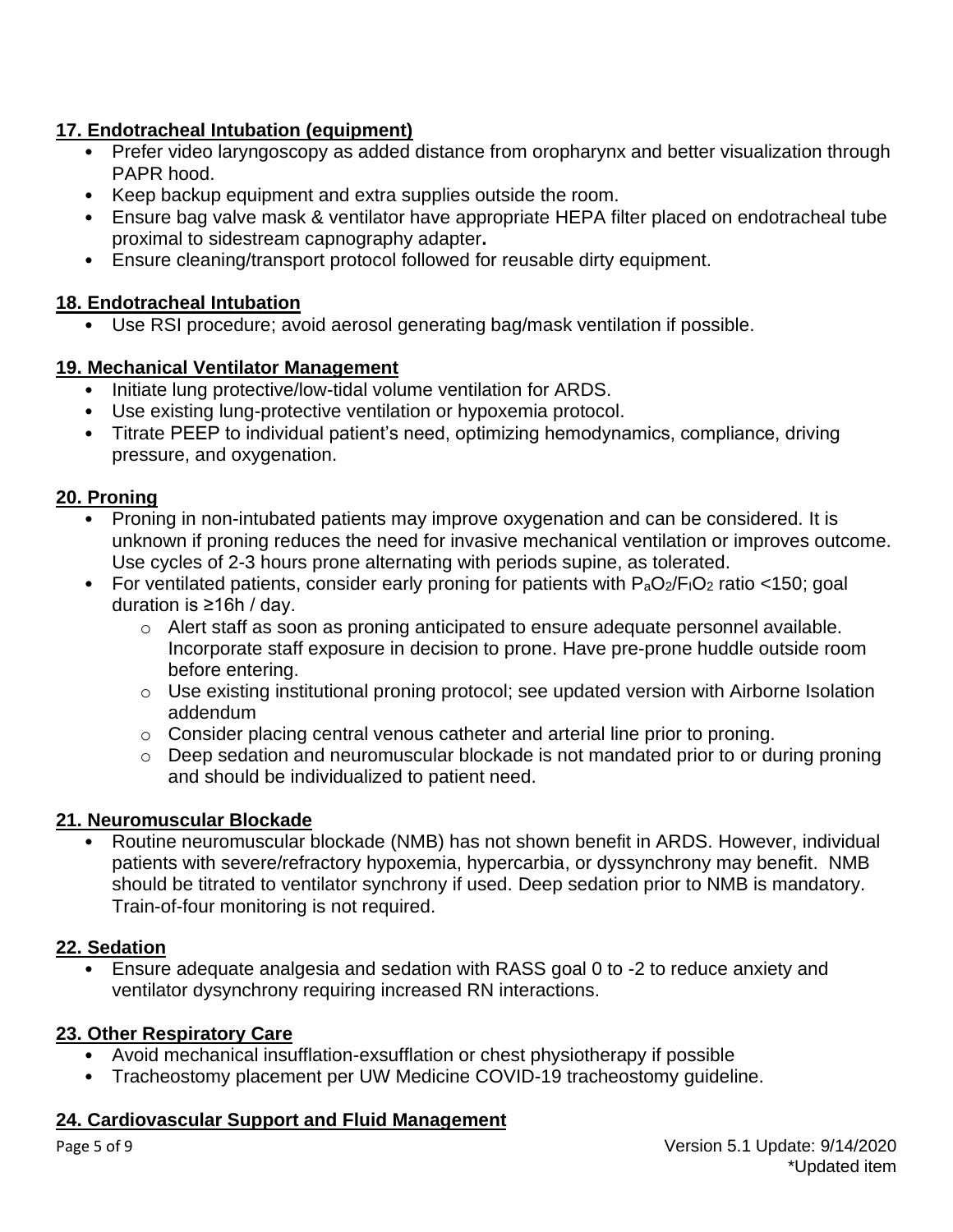- Obtain baseline 12-lead ECG and maintain telemetry while in ICU.
- After initial resuscitation, consider conservative fluid management strategy.
- Mild-to-moderate vasopressor-dependent shock is not uncommon.
- Cardiac manifestations have been reported. Consider baseline troponin and BNP. ICU patients will monitored with telemetry.
- Consider point-of-care ultrasound (POCUS) or TTE if unexplained shock and/or elevation in troponins, BNP, or EKG findings concerning for ischemic changes

# **25. VTE Prophylaxis and Systemic Anticoagulation**

- VTE may be common in critically ill patients with COVID-19, so vigilance is recommended with low threshold for imaging if there is clinical suspicion
- Strongly recommend chemoprophylaxis for VTE with either LMWH or heparin (adjust for BMI > 40 or low GFR) unless there are contraindications (platelets ≤ 25k/uL, bleeding) using usual dosing.
	- o Several national organizations (ACCP, ACC, ASH, SCCM) recommend standard dosing of LMWH for VTE prophylaxis, however, some experts recommend considering intermediate dose VTE chemoprophylaxis (LWMH 40 mg (or 0.5 mg/kg) SQ Q12 or heparin 7500 units q8 hours) in patients with low bleeding and high VTE (e.g., critically ill, prolonged immobility, prior history of VTE) risk adjusted for renal function and weight.
- Systemic anticoagulation for usual indications (e.g. known VTE, atrial fibrillation) is indicated as long as the platelet count ≥ 50k/uL and fibrinogen ≥ 100g/dL
- Anticoagulation and blood products are not recommended to treat abnormal lab values (e.g., d-dimer) or coagulation parameters (e.g. thromboelastography) unless there is a clinical indication (e.g. procedure, bleeding, thrombosis).

# **26. ECMO**

- Apply [UW Medicine ECMO Guideline](https://one.uwmedicine.org/coronavirus) patient selection criteria. Consider staff exposure, between-unit transfer, and availability of negative pressure rooms.
- Perform cannulation and ECMO in negative pressure room.
- External facility transfers for ECMO to be discussed with on-call ECMO physician and ICU attending and Medical Director

# **27. Cardiac Arrest**

- Have goals of care discussion early in admission.
	- o Consider informed assent approach for DNAR based on severity of illness, premorbid status, and resource availability.
	- o Note high likelihood of delay in CPR due to PPE donning may reduce efficacy.
- See [UW Code Blue –](https://one.uwmedicine.org/coronavirus) COVID Guideline

# **28. Palliative Care and End of Life**

- Consider early Palliative Care involvement in ICU admissions. See [UW Medicine Policy.](https://one.uwmedicine.org/coronavirus)
- Consider video visitation for family members. Loaner tablets available to patients who do not have (or cannot use) their own devices.
- Death certificate should note:
	- o Primary cause (e.g. ARDS, pneumonia, respiratory failure)
	- o Second line: COVID-19
- List comorbidities in Medical Issues not directly related to death (e.g., diabetes, CHF, frailty)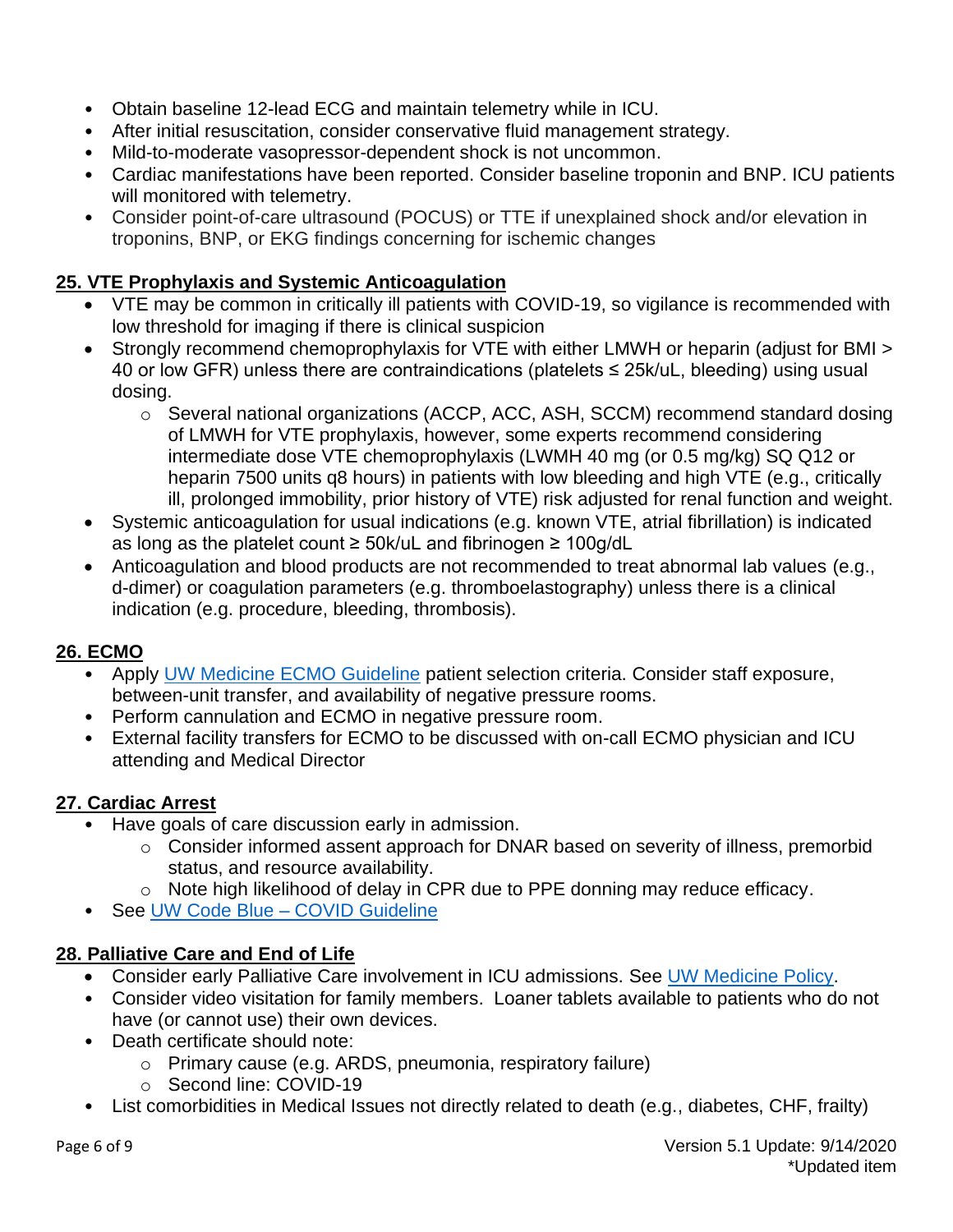# **III. PHARMACOLOGIC TREATMENT**

# See **[UW Infectious Disease COVID Treatment Guidelines](https://one.uwmedicine.org/coronavirus)**

\*Given the paucity of data and potential for harm, this guide supports considering enrollment in a clinical trial to study the effectiveness of unproven therapies rather than empiric therapy. Refer to the **[UW Infectious Disease COVID Treatment Guidelines](https://one.uwmedicine.org/coronavirus)** or consult the Infectious Disease service based on resource availability.

#### **Treatment of Bacterial Pneumonia**

- Imaging appearance, symptoms, or exam findings consistent with bacterial PNA should be treated for CAP/HAP. Recommend obtaining cultures prior to antibiotics. Endotracheal aspirate is preferred over bronchoscopy for lower respiratory tract sampling (see [UW Medicine](https://one.uwmedicine.org/coronavirus)  [Policy\)](https://one.uwmedicine.org/coronavirus).
- Consider stopping empiric antibiotics after 48-72 hours if no suggestive culture data or low clinical concern.

# **Anti-inflammatory Therapy**

- **\*Systemic corticosteroids** are recommended for COVID-19 patients requiring supplemental oxygen or mechanical ventilation.
	- o Following publication of the dexamethasone arm of the RECOVERY trial, dexamethasone is now recommended by several national organizations (e.g. IDSA, NIH).
	- o Additional data suggest a class effect for corticosteroids. A meta-analysis of randomized trials demonstrated reduction of 28-day mortality in hospitalized patients receiving supplemental oxygen or mechanical ventilation.
	- o Monitoring for adverse effects (e.g. secondary infections, hyperglycemia, delirium, weakness, etc.) is recommended.
	- o Dosing used in RECOVERY, the largest trial to date: dexamethasone 6 mg IV or PO once daily for 10 days or until hospital discharge, whichever is sooner.
	- $\circ$  We recommend against systemic corticosteroids for patients not receiving supplemental oxygen or mechanical ventilation unless one or more of the following indications exists:
		- COPD or asthma in exacerbation
		- Refractory hypotension
		- Other steroid-responsive conditions

# • **Tocilizumab or other medications targeting IL-6**

o Recommend against unless enrolled in a clinical trial.

# **Anti-Viral Therapy**

- **Remdesivir**
	- $\circ$  Consider for patients with hypoxemia (S<sub>P</sub>O<sub>2</sub> <94% on ambient air or requiring mechanical ventilation or ECMO)
		- Caution: ALT levels  $>5x$  ULN, eGFR  $<$  30 mL/min or renal replacement therapy
		- Dosing: 200 mg IV x 1 on Day 1, followed by 100 mg IV daily for 5 days
		- Request via emergency use authorization: [https://redcap.link/remdesivirEUA\\_UW](https://redcap.link/remdesivirEUA_UW)
- **\*Hydroxychloroquine:** Recommended against.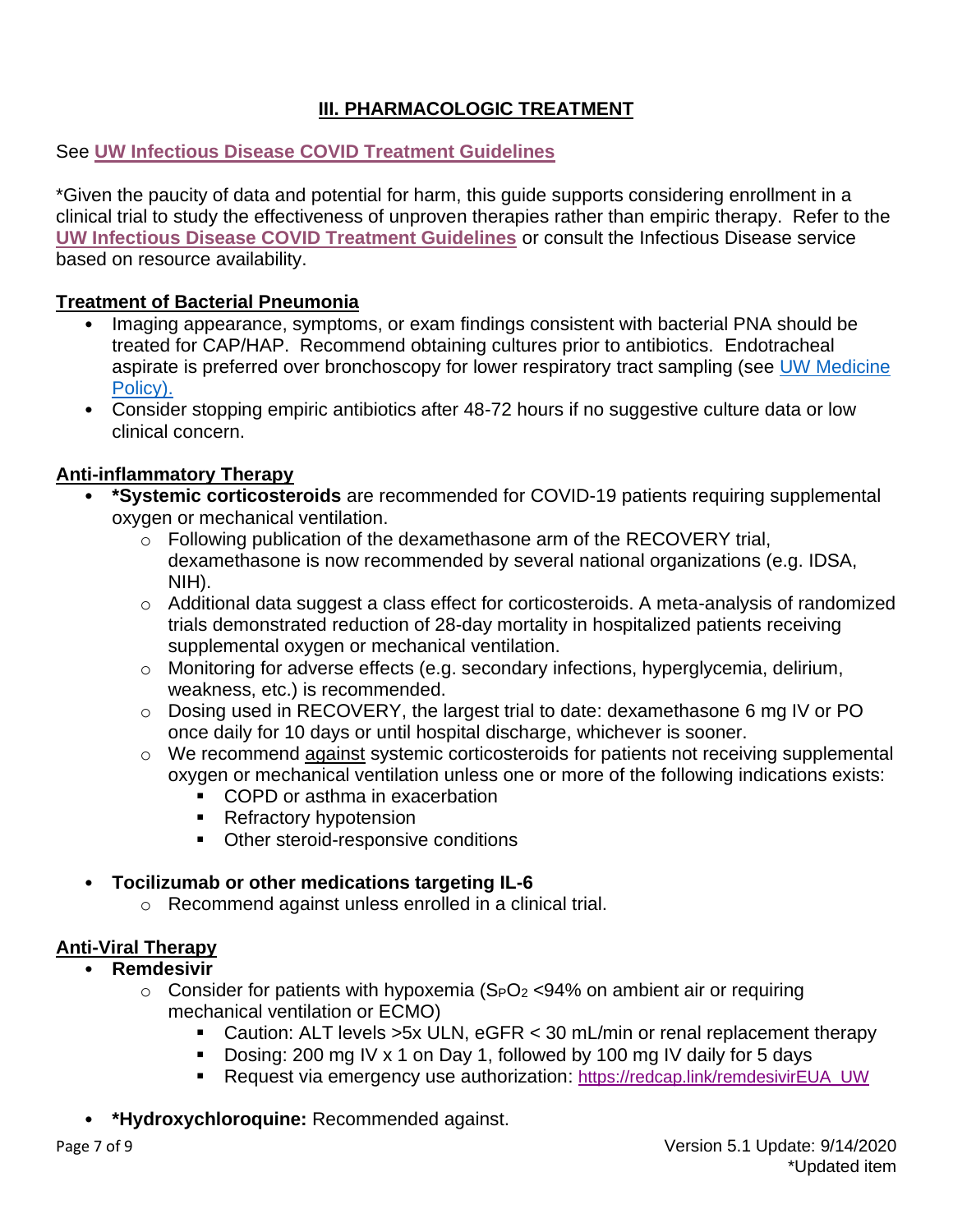- **Lopinavir/Ritonavir:** Recommended against.
- **IVIG:** Recommended only with enrollment in a clinical trial.
- **Monoclonal antibodies:** Recommended only with enrollment in a clinical trial.

#### • **\*Convalescent Plasma**.

- o Evidence does not support the routine use of convalescent plasma for treatment of COVID-19.
- o It is best considered in the context of a clinical trial.
- o If treatment with convalescent plasma is felt to be appropriate it is available according to the FDA Emergency Use Authorization through UW Medicine transfusion services
- **Other immune suppression** (e.g., interferons, anakinra, JAK inhibitors, etc.)
	- o Recommended only with enrollment in a clinical trial.

#### • **Ivermectin:**

- $\circ$  Recommend against the use of ivermectin for the treatment of COVID-19, except in a clinical trial.
- o Recommended to treat potential *Strongyloides* infection in patients from endemic areas who are likely to receive systemic corticosteroids.

#### **References**

- UW Medicine COVID public site: [covid-19.uwmedicine.org](http://covid-19.uwmedicine.org/)
- UW Medicine COVID OneDrive (internal site):<https://one.uwmedicine.org/coronavirus>
- SCCM/ESCIM/SSC guideline:<https://www.sccm.org/SurvivingSepsisCampaign/Guidelines/COVID-19>
- Arentz M, et al. Characteristics and Outcomes of 21 Critically Ill Patients With COVID-19 in Washington State. JAMA. 2020 Mar 19. PMID: 32191259
- Murthy S, et al. Care for Critically Ill Patients With COVID-19. JAMA. 2020 Mar 11. PMID: 32159735.
- Arabi YM, Fowler R, Hayden FG. Critical care management of adults with community-acquired severe respiratory viral infection. Intensive Care Med. 2020;:1–14.
- Wang D, Hu B, Hu C, et al. Clinical characteristics of 138 hospitalized patients with 2019 novel coronavirus-infected pneumonia in Wuhan, China. JAMA. 2020.
- Wu Z, McGoogan JM. Characteristics of and Important Lessons From the Coronavirus Disease 2019 (COVID-19) Outbreak in China: Summary of a Report of 72 314 Cases From the Chinese Center for Disease Control and Prevention. JAMA. 2020.
- Huang C, Wang Y, Li X, et al. Clinical features of patients infected with 2019 novel coronavirus in Wuhan, China. Lancet. 2020;395:497–506.
- Kamming D, Gardam M, Chung F. Anaesthesia and SARS. Br J Anaesth. 2003;90:715–8.
- Zucco L, Levy N, Ketchandji D, Aziz M, Ramachandran SK. Recommendations for Airway Management in a Patient with Suspected Coronavirus (2019-nCoV) Infection. Anesthesia Patient Safety Foundation. 2020. Available at: [https://www.apsf.org/news-updates/perioperative-considerations-for-the-2019-novel](https://www.apsf.org/news-updates/perioperative-considerations-for-the-2019-novel-coronavirus-covid-19)[coronavirus-covid-19.](https://www.apsf.org/news-updates/perioperative-considerations-for-the-2019-novel-coronavirus-covid-19) Accessed March 1, 2020.
- Cheung JC-H, Ho LT, Cheng JV, Cham EYK, Lam KN. Staff safety during emergency airway management for COVID-19 in Hong Kong. Lancet Respir Med. 2020.
- Li G, De Clercq E. Therapeutic options for the 2019 novel coronavirus (2019-nCoV). Nat Rev Drug Discov. 2020;29:695.